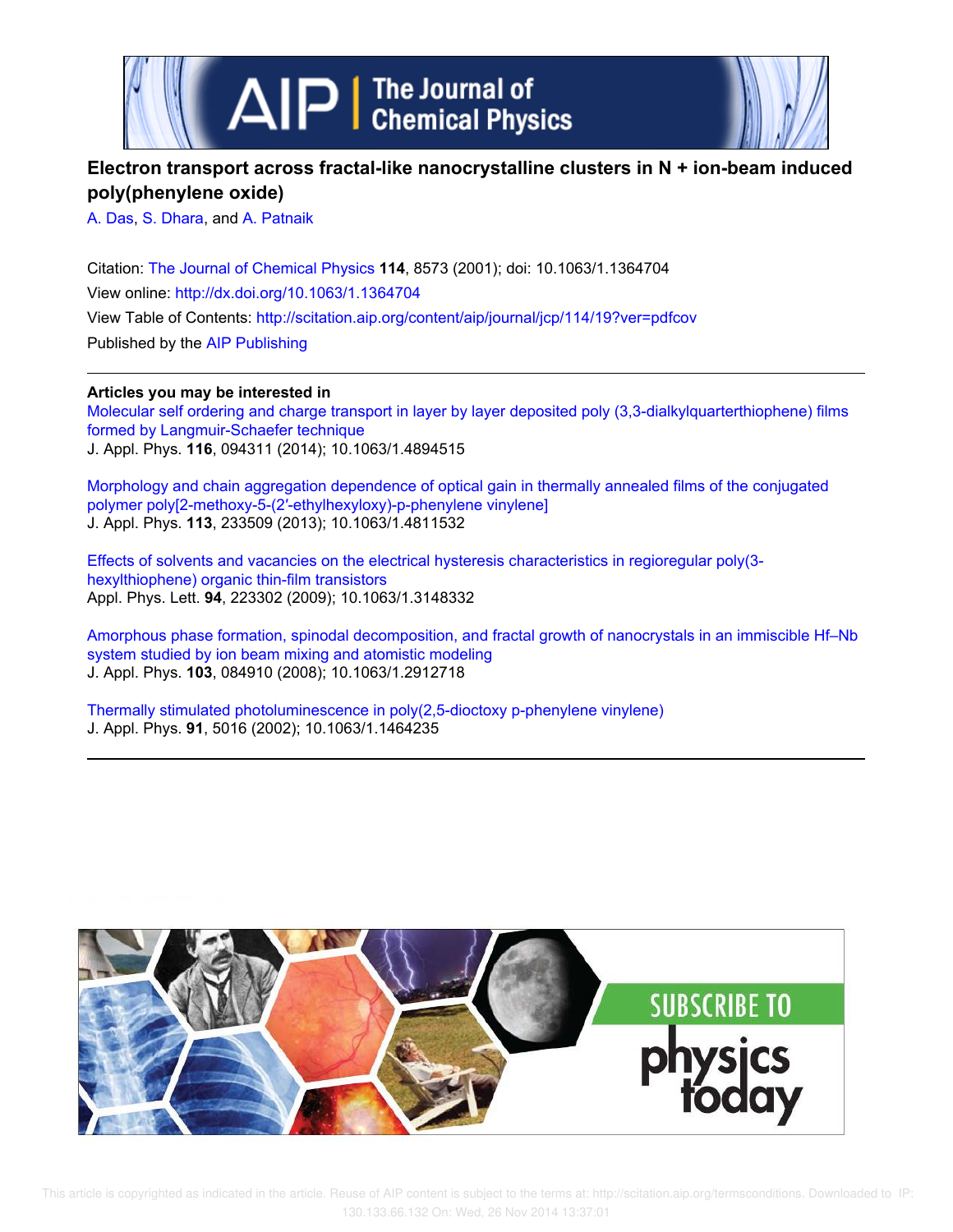# **Electron transport across fractal-like nanocrystalline clusters in N<sup>+</sup> ion-beam induced poly**(phenylene oxide)

A. Das

*Department of Chemistry, Indian Institute of Technology Madras, Chennai-600036, India*

S. Dhara

*Materials Science Division, Indira Gandhi Centre for Atomic Research, Kalpakkam-603102, India*

A. Patnaik<sup>a)</sup>

*Department of Chemistry, Indian Institute of Technology Madras, Chennai-600036, India*

(Received 17 November 2000; accepted 20 February 2001)

Nanocrystalline carbonaceous cluster evolution and electron transport in the  $N^+$  beam induced spin coated poly $(2,6$ -dimethyl-1,4-phenylene oxide) thin films as a function of ion fluence has been investigated. Following Robertson's model and electron diffraction, the narrow optical band gaps were explained in terms of polyaromatic, single crystalline graphitelike clusters. With a threshold fluence of  $1 \times 10^{15}$  ions/cm<sup>2</sup> for cluster growth, the size of the clusters ranged from 2 to 50 nm with the number of aromatic rings varying between 20 and 170 over the entire fluence range upto 8  $\times 10^{16}$  ions/cm<sup>2</sup>. A molecular reconstruction/self organization has been envisaged as a possible clue to the above structure evolution upon a critical energy density transferred to the 53 nm implanted layer. Transmission electron microscopy study of fractal scaling in the nanoparticle aggregates revealed a fractal dimension of  $1.37 \pm 0.02$  with the growth process to follow a diffusion limited aggregation model. Electrical conductivity data are explained in terms of a phase transition from an insulating state to a trap controlled hopping conduction of charge carriers between localized states on the backbone cluster with a backbone fractal exponent  $\sim$ 3. © 2001 American Institute of *Physics.* [DOI: 10.1063/1.1364704]

## **INTRODUCTION**

Organic molecular thin films have attracted attention in view of their potential applications in electronic devices. Recently, the method of ion-implantation with a precise dopant concentration and accurate depth profiling of the dopant level in the implanted layer has emerged as a promising technique towards insulator–semiconductor transition. The onset of electronic conductivity and optical blackening in the ionimplanted polymers are attributed to the formation of carbonaceous clusters along the latent track of energetic ions upon a threshold energy density deposition. The process of ion track overlapping induces modification in the basic chemical polymer structure.<sup>1</sup> It has been proposed that<sup>2-4</sup> the small spherical carbon-enriched clusters of 10–50 nm diameter at separations  $\sim 0.1-20$  nm are the carriers of electronic conductivity in the implanted polymers between which the charge carriers tunnel or hop.

Conduction mechanism in semiconductor powders was shown to depend on the degree of sintering<sup>5</sup> implying that at higher interconnection between particles, the schottkey barrier vanishes because of larger area of contact. Thus fractal characterization at a nanoscopic level predicted their macroscopic behavior. There is special interest in fractal concept for polymeric materials; fractal hopping time distributions were studied for thin films of poly methyl methacrylate and polystyrene polymers.<sup>6</sup> However, there is little evidence in

a)Present address: Synchrotron Trieste, S.C.P.A, Trieste, Italy. Electronic

literature about the growth of carbonaceous materials in fractal patterns due to beam interaction, though fractal nature was conceptualized to explain the ion-beam induced electrical conductivity.<sup>7</sup>

In our recent report,<sup>8</sup> fractal nature of the nanosized carbonaceous clusters formed in  $N^+$  implanted coated poly $(2,6$  $d$ imethyl-1,4-phenylene oxide) (PPO) with varying sizes between 2 and 50 nm was discussed. Depending on the predominant energy transfer mode and the energy density transferred, it was proposed that above a critical temperature (corresponding to a dose  $\ge 1 \times 10^{15}$  ions/cm<sup>2</sup>), thermodynamic relaxation creates the graphitic clusters. In this report with a spectroscopic approach to the electronic structure of the implant layer, details of electron transport across the  $\pi$ -bonded graphite clusters, linked together by different  $sp^3$ bonds in a dielectric matrix is discussed. A fractal formalism<sup>9</sup> is adopted to elaborate the mechanism of electron transport.

#### **EXPERIMENT**

The crystalline PPO polymer chain is represented below with oxygen bond angle= $110^{\circ}$ .



mail: archita59@yahoo.com

 This article is copyrighted as indicated in the article. Reuse of AIP content is subject to the terms at: http://scitation.aip.org/termsconditions. Downloaded to IP: 130.133.66.132 On: Wed, 26 Nov 2014 13:37:01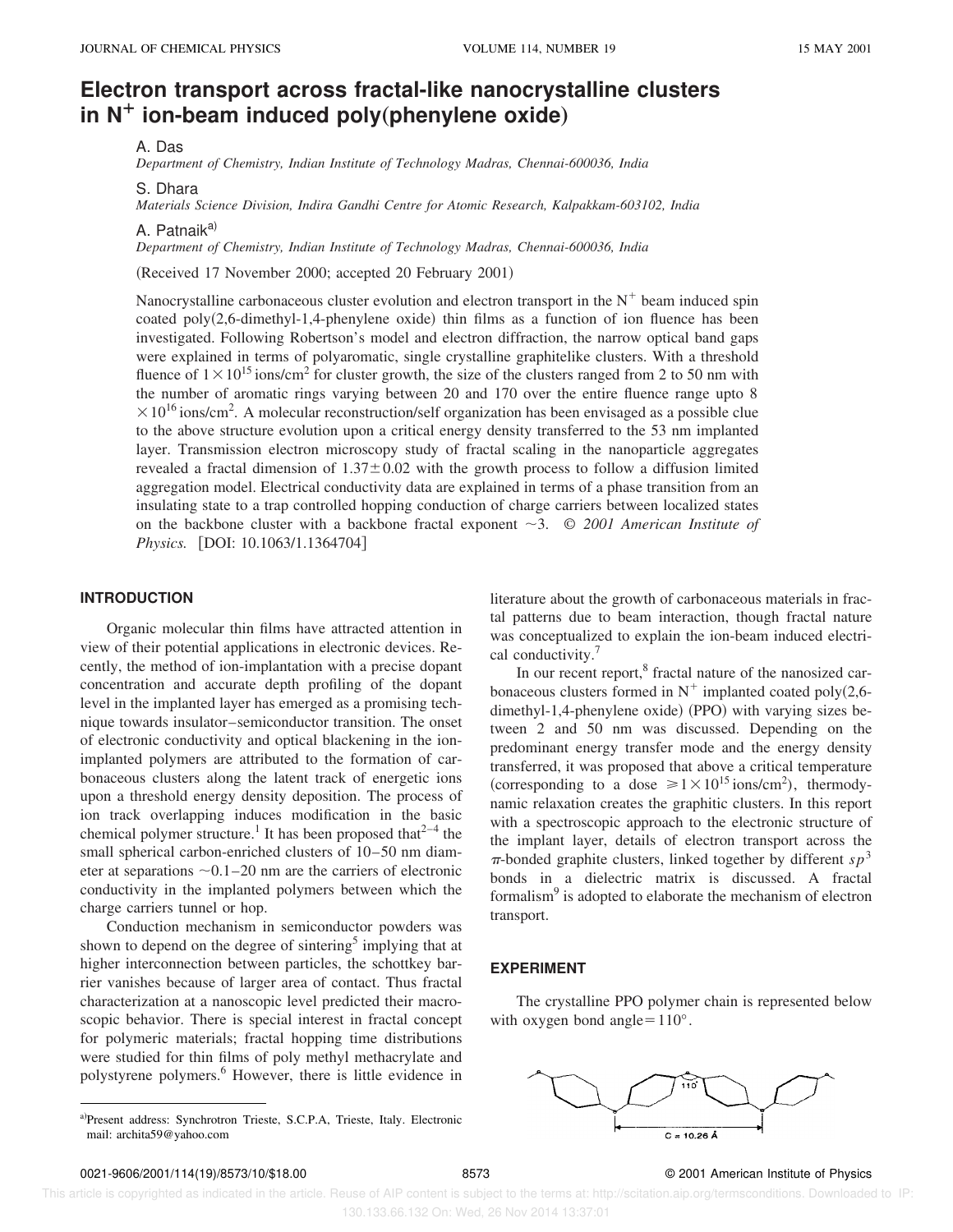

FIG. 1. (a) 3D atomic force microscopy image of the as-deposited PPO film. (b) 3D atomic force microscopy image of the  $N^+$  ion implanted PPO film at a fluence  $6 \times 10^{16}$  ions/cm<sup>2</sup>.

Spin coating technique was applied for the preparation of thin films of PPO  $(Aldrich Co, USA, Mol.wt.40,000)$  from a  $CHCl<sub>3</sub>$  solution at room temperature with rotation speeds between 200 and 5000 rpm on quartz, NaCl and  $Si(100)$  substrates. Highly homogeneous films with good chemical and topological homogeneity with thickness  $\sim$ 400 nm were made with optimized spin rate and the concentration of the polymer solution. Figure  $1(a)$  shows the 3D (threedimensional)-atomic force microscopy image of the film deposited on  $Si(100)$  at room temperature in a scan scale of 1  $\mu$ m, confirming the connectivity of the film. The estimated root-mean-square (rms) roughness for this as-deposited film is found to be 16.8 Å with an average roughness of 13.4 Å. Figure  $1(b)$  shows the atomic force microscopy (AFM) image of the maximum dosed implanted sample. In Fig. 2, Raman spectra of the film and the pristine bulk are shown. Raman vibrational modes for PPO were not reported before. In case of aromatic polymers, characteristic vibrational frequencies were assigned in comparision with benzene and its derivatives.<sup>10</sup> Accordingly, 1603, 1438, 1317, and 1231  $cm^{-1}$  features were attributed to  $-C=C$  of the phenyl



FIG. 2. Raman spectra of the pristine bulk PPO and the as-deposited PPO film.

ring, to the deformation of  $CH_3$  group and to the  $CH_3-C$ mode of the substituted methyl group on the benzene ring, respectively. Features at 1204 and 1196 cm<sup>-1</sup> are assigned to —C–O–C— asymmetric and symmetric stretch modes, respectively. The Raman active band at  $1186 \text{ cm}^{-1}$  is due to C–H bending and the strong feature at  $1112 \text{ cm}^{-1}$  may be due to  $CH_3-C$  mode for the methyl group present in the ring. 832 cm<sup>-1</sup> band is due to C–C stretch of the ring and the strong line at 569 cm<sup>-1</sup> stands for C-C deformation of the ring. These various modes closely resemble the features of bulk PPO and confirm the intactness of the polymeric nature of the film. X-ray diffraction analysis revealed amorphization introduced into the film as a result of stereochemical alteration in the matrix upon solvent interaction.

PPO films were bombarded with 100 keV  $N^+$  ions with a beam current 1  $\mu$ A on an area of 1 cm<sup>2</sup> under a vacuum of  $1 \times 10^{-6}$  mbar. The implantation dose varied between  $1 \times 10^{13}$  to  $1 \times 10^{17}$  ions/cm<sup>2</sup>. The Monte Carlo simulated TRIM code<sup>11</sup> calculations, based on Lindhard–Scharff– Schiott  $(LSS)$  theory<sup>12</sup> revealed the projected range of 100 keV  $N^+$  in PPO to be 320 nm with longitudinal and lateral stragglings of 53 and 55 nm, respectively. Accordingly, 400 nm thick films were made for ultraviolet/(UV/VIS), TEM and conductivity measurements. In comparision to the asdeposited film, the dosed implanted sample in Fig.  $1(b)$  shows a certain ordering with formation of columnar features and nano-sized grains with diameter  $\sim 50$  nm at an improved resolution. The columnar features are attributed to have originated from the erosion of the pristine surface leaving small islands of materials protruding to small heights above the surface. Thus flat grains with well defined size as seen for the pristine material are converted to different shapes after ion-implantation.

Analytical transmission electron microscopy (Philips CM200 along with EDAX detector with super ultra thin window) was performed for studying the morphology and crys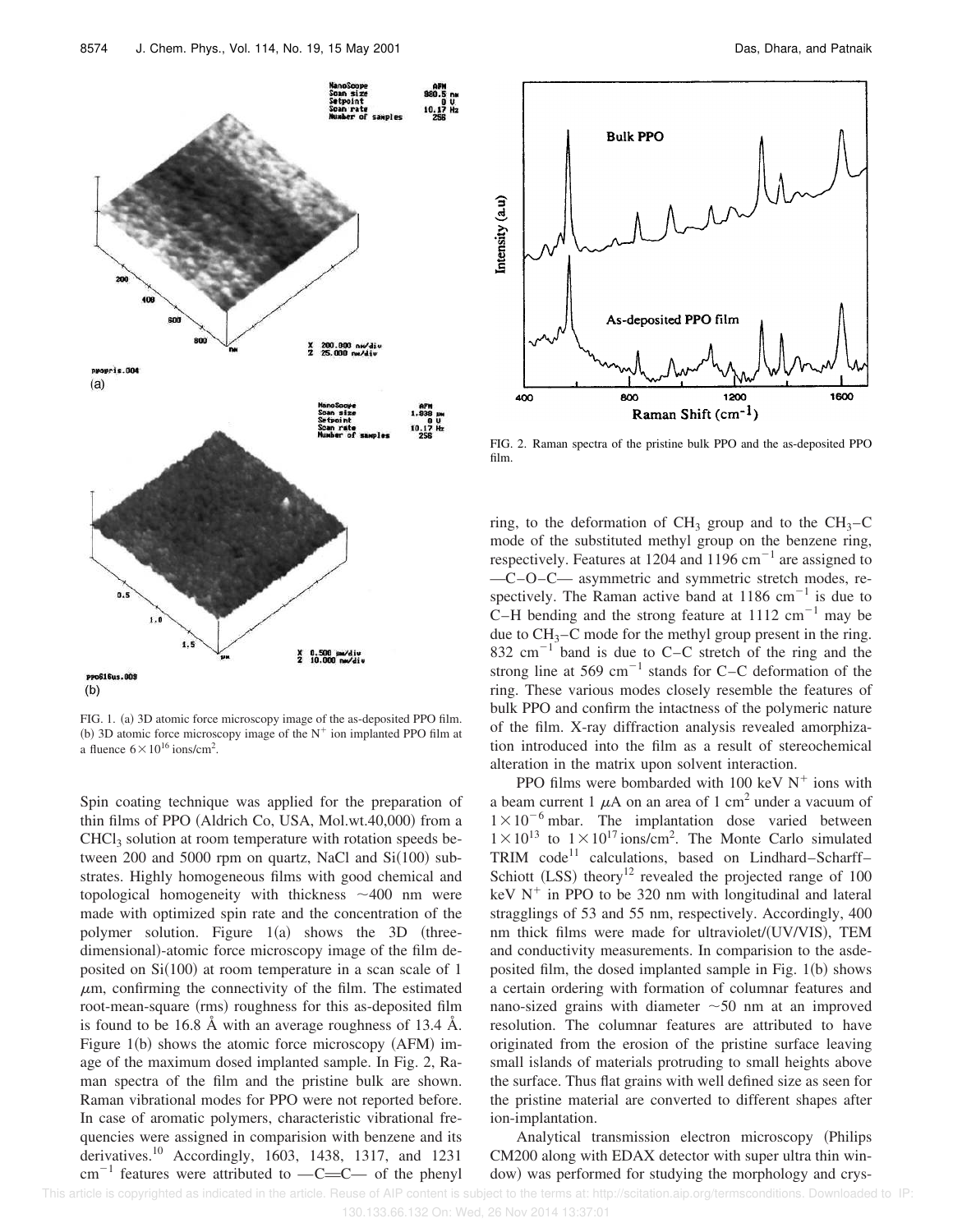tal structure of the pristine and the implanted samples. The crystalline nature of the clusters were probed by microdiffraction method with a probe diameter of 75 nm. Optical spectra were recorded with UV/VIS/NIR Shimadzu PC 3101 spectrometer. Direct current (dc) conductivity measurements were carried out in a temperature range of 80–280 K by van der pauw method under a vacuum of  $10^{-3}$  mbar.

#### **RESULTS AND DISCUSSION**

The reorganization of the polymer backbone upon  $N^+$ implantation has induced metamorphic changes in the pristine polymer properties illustrated by the appearance of  $\sim$ 13 orders of conductivity increase associated with a carbon enriched matrix, identified as  $a$ -C:H (amorphous hydrogenated carbon). The simulation code revealed an inelastic energy transfer of  $N^+$  ion to the matrix to be 28.58 eV/Å at 100 keV energy along with 4.73 eV/Å through elastic nuclear encounters in single ion encounter.

## **Microstructure of the implanted layer studied by Fourier Transform-Raman (FT) spectroscopy**

Local bonding in the implanted layer was inferred from FT-Raman spectra acquired at various doses. The characteristic vibrations of the pristine structure as shown in Fig. 2 were completely lost upon implantation and a broad feature at  $\sim$ 1400–1500 cm<sup>-1</sup>, beyond a dose  $1 \times 10^{15}$  ions/cm<sup>2</sup> emerged. The deconvolution of the experimental curves for various doses yielded Fig.  $3(a)$ . According to the momentum conservation selection rule, a Raman band at  $1580 \text{ cm}^{-1}$ , known as ''*G*'' band is observed in graphite with large microcrystals.<sup>13,14</sup> An additional peak at 1360 cm<sup>-1</sup>, known as ''*D*'' line was seen in the Raman spectra of graphite and disordered carbons and was attributed to phonons near the Brillouin zone boundary, active in small crystallites or boundaries of large crystallites. Both bands are found to be present in *a*-C:H whose linewidths are related to the bond angle disorder and to the presence of relative amounts of crystallites in the amorphous matrix. It is reported<sup>15</sup> that both coordinates of carbon, the threefold  $sp<sup>2</sup>$  hybridized and fourfold  $sp<sup>3</sup>$  hybridized, and the bond angle disorder produce a shift of peaks to lower frequencies. *G* line shift to  $1528 \text{ cm}^{-1}$ is reported to be associated with a bond angle change from the ideal 120° to the disordered average of 117.7°. The shift in the *G* line in Fig. 3(a) from 1592 to 1528 cm<sup>-1</sup> is thus attributed to bond angle distortion induced by the implanted ions. In Fig. 3(b), the increase in  $I_D/I_G$  ratio is interpreted as growth of the graphitic crystallites in size and in number density which will be confirmed from our TEM results. This enhancement is also reported for ion-induced polystyrene<sup>16</sup> confirming the resulting layer close to the properties of *a*-C:H materials.

The structural transformation induced by ion implantation can not be governed by conventional equilibrium thermodynamics since the duration that bombarded ions come to stop in the surface layer and get dissipated is  $\sim 10^{-10}$  s. It was suggested<sup>17</sup> that structural similarity leading to structural transformation plays a more important role than thermodynamic factors during beam induced transformation. From this stand point, the conversion from aromatic rings into hex-



FIG. 3. (a) Deconvoluted Raman spectra of  $100 \text{ keVN}^+$  implanted PPO films at various fluences. (b) Ratios of the integrated intensities of the *D* and *G* lines in the deconvoluted Raman spectra as a function of fluence.

agonal graphitic cells is favorable and is due to their high degree of structural similarity such as bond lengths and planar hexagonal geometry. Upon ion irradiation, the partially displaced ions with free radicals have a high probability of recombination with vacancies forming fused rings, dimers, trimers, etc. Thus, the originally isolated aromatic rings condense into clusters of aromatic rings leading to a graphitelike structure.

# **Imaging of the N¿-beam implanted PPO films by transmission electron microscopy**

The as-deposited PPO film, coated with  $\sim$  5 nm Au for charge dispersion, showed a honey-comb structure in the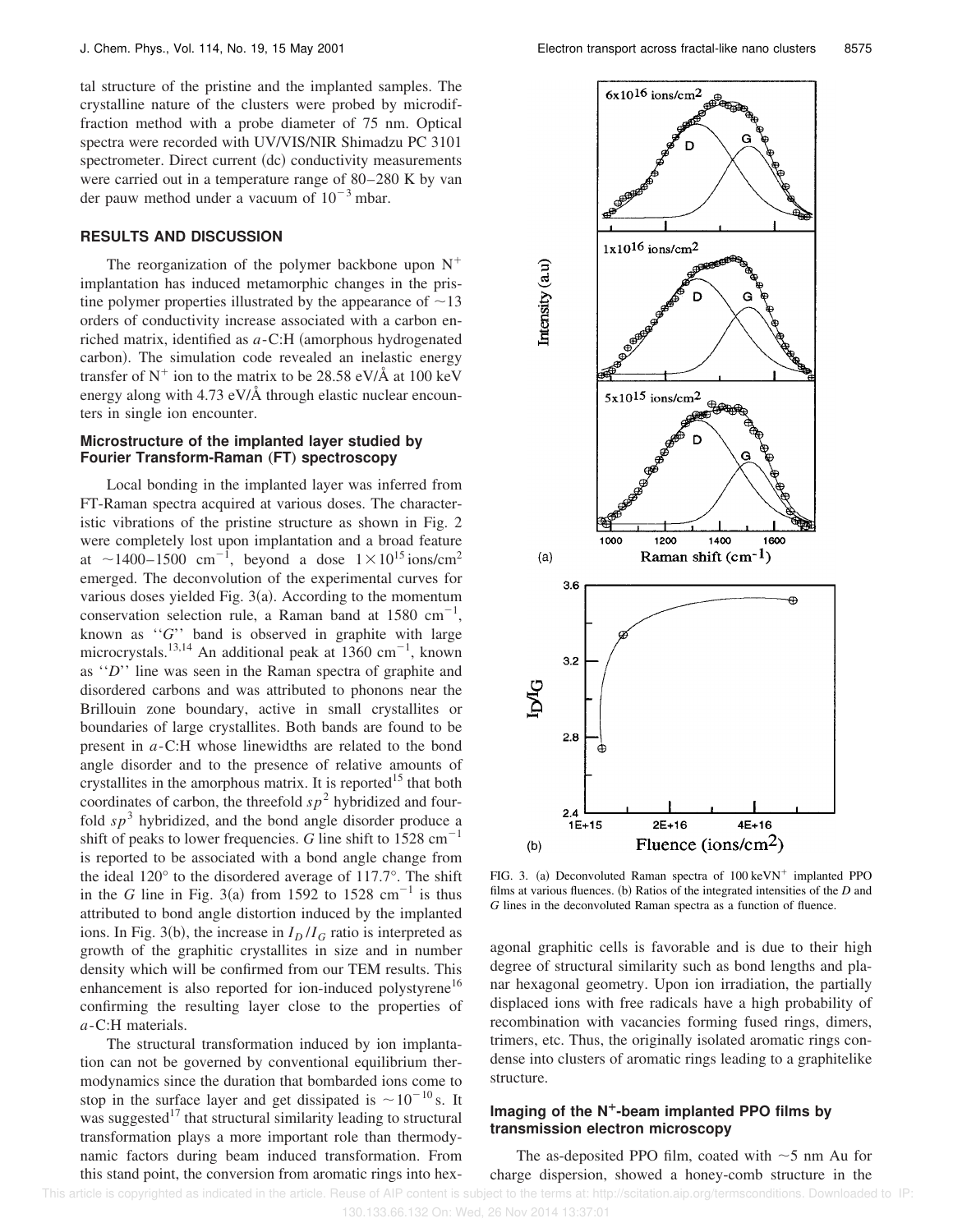



FIG. 4. (a) TEM image of the PPO as-deposited film. Microdiffraction pattern of the amorphous phase is shown in the inset. (b) Ramified growth of carbonaceous clusters of PPO film implanted at a fluence of 1  $\times 10^{15}$  ions/cm<sup>2</sup>. (c) TEM image of the N<sup>+</sup> implanted PPO film indicating growth of carbonaceous clusters in fractal pattern at a fluence of 1  $\times 10^{16}$  ions/cm<sup>2</sup>. (d) Micrograph of the PPO film implanted at 1  $\times 10^{16}$  ions/cm<sup>2</sup> showing the existence of featureless matrix and clusters. (e) TEM image of the PPO film implanted at a fluence of  $6 \times 10^{16}$  ions/cm<sup>2</sup> showing growth of larger fractal patterns containing carbonaceous clusters. (f) Amplified micrograph of the PPO film implanted at a fluence of 6  $\times 10^{16}$  ions/cm<sup>2</sup>. The outset shows micro-diffraction of the clusters. (g) Derivation of fractal dimension for the  $N^+$  implanted PPO film from the log–log plot for *A* vs *R*.

 This article is copyrighted as indicated in the article. Reuse of AIP content is subject to the terms at: http://scitation.aip.org/termsconditions. Downloaded to IP: 130.133.66.132 On: Wed, 26 Nov 2014 13:37:01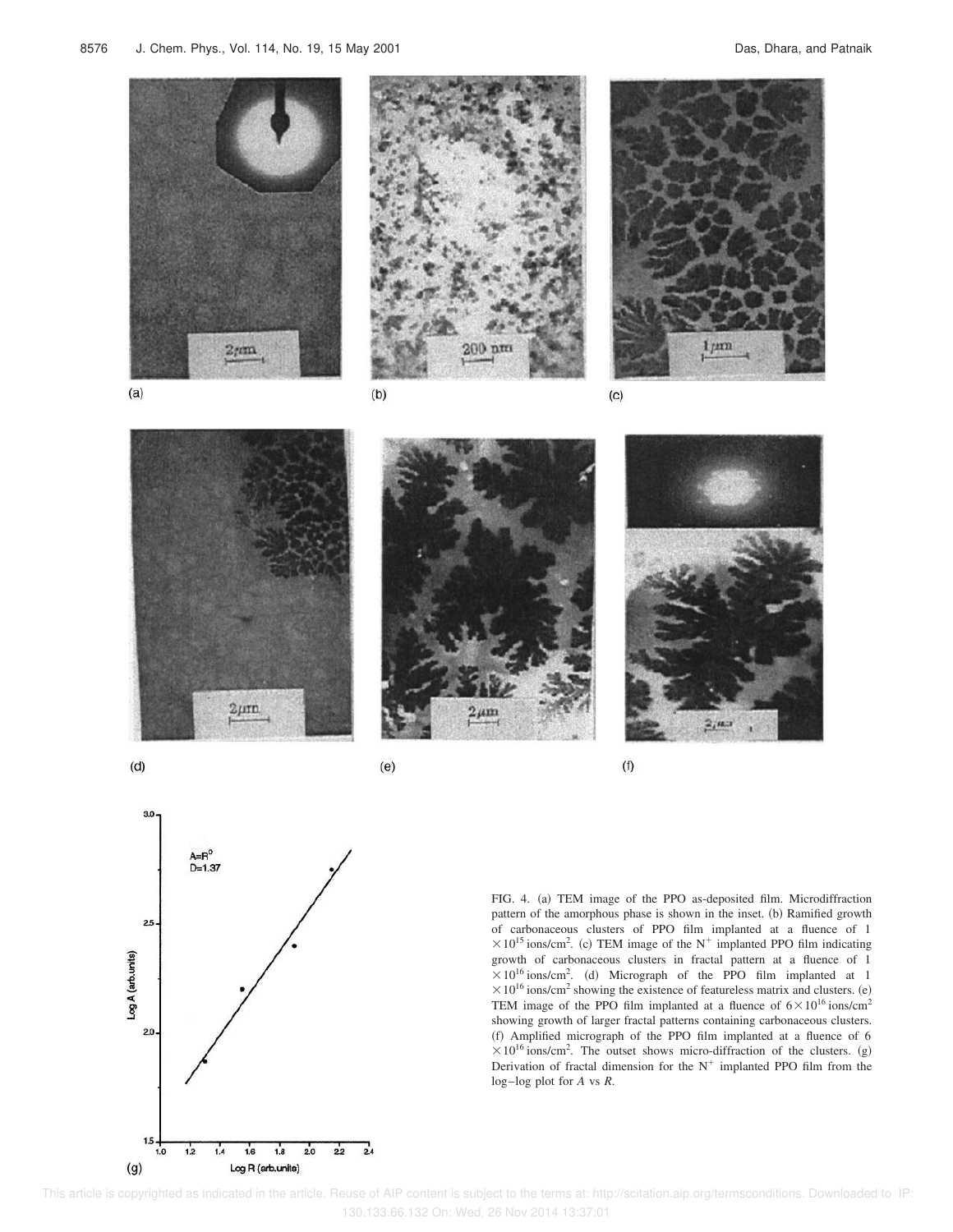TABLE I. Parameters obtained from SAED (selected area diffraction) patterns of implanted PPO films and their comparision with JCPDS data for graphite (JCPDS card no. 22-1069).

| Sample                                  | d-spacings<br>`À) | hkl   | $d$ -spacings<br>(Ă) | hkl   | Angle         | Zone axis             |
|-----------------------------------------|-------------------|-------|----------------------|-------|---------------|-----------------------|
| Graphite (JCPDS)                        | 3.71              | (104) | 3.22                 | (201) | $50.09^\circ$ | $\langle 070 \rangle$ |
| $1 \times 10^{16}$ ions/cm <sup>2</sup> | $3.48 \pm 0.17$   | (104) | $2.97 \pm 0.16$      | (201) | $51.5^\circ$  | $\langle 070 \rangle$ |
| $6 \times 10^{16}$ ions/cm <sup>2</sup> | $3.43 \pm 0.19$   | (104) | $2.88 \pm 0.18$      | (201) | $51.8^\circ$  | $\langle 070 \rangle$ |

bright field image of the TEM [see Fig.  $4(a)$ ]. Micro diffraction pattern of the film at different locations showed broad and diffuse ring patterns [inset of Fig.  $4(a)$ ], characteristic of the amorphous phase. Presence of amorphous phase in the pristine spin cast film, as indicated by x-ray diffraction  $(XRD)$  studies, has also been reported earlier.<sup>18</sup> The structural transformation to 100% amorphous nature from a 34% crystalline polymer powder in CHCl<sub>3</sub> solution is attributed to the possible conformational change on the CHCl $_3$  solvated monomer skeleton.

Microstructural features of the implanted layer at a dose of  $1 \times 10^{15}$  ions/cm<sup>2</sup> in Fig. 4(b) showed the presence of two distinct phases. The growth of ramified fractal pattern was surrounded by a featureless structure as shown in the bright field image. A large number of clusters are distributed in the matrix and overlap of these clusters have given rise to possible fractal pattern. The sizes of these clusters as measured from the images vary between 2 and 15 nm.

With an increase in dose to  $1 \times 10^{16}$  ions/cm<sup>2</sup>, larger inelastic energy deposition resulted in increasing the size and number density of the above mentioned clusters in the film as shown in Fig.  $4(c)$ . The fractal pattern at this dose is clear in the bright field image of TEM. In Fig.  $4(d)$ , coexistence of the carbonaceous matrix with the newly grown fractal pattern is seen. With further increase in the ion dose to  $5 \times 10^{16}$  ions/cm<sup>2</sup>, the size of the fractal pattern increased from 5 to 6  $\mu$ m and is shown in Fig. 4(e). In the dark field image of a selected zone, the cluster sizes varied from  $\sim$ 30 nm to a maximum of  $\sim$ 50 nm in an assembly of islands of clusters. Average size and the number density of these clusters were found to increase with dose, indicating enhanced amounts of carbon condensation. The amplified micrograph along with the microdiffraction pattern of these clusters are shown in Fig.  $4(f)$ . The latter evidences the signature of resulting single crystalline phase. Structural analysis of these crystalline particles resembled the graphitic carbon structure. The interplanar spacing  $(d)$  of the  $(hkl)$  plane for the hexagonal system was calculated according to Andrews *et al.*<sup>19</sup> as

$$
1/d^2 = \frac{4}{3a^2} (h^2 + hk + k^2) + \frac{1}{c^2} (l^2),
$$
 (1)

with *a* and *c* as lattice parameters. The angle  $\phi$  between  $(h_1 k_1 l_1)$  and  $(h_2 k_2 l_2)$  is given by

 $\cos \phi$ 

$$
= \frac{h_1 h_2 + k_1 k_2 + \frac{1}{2} (h_1 k_2 + k_1 h_2) + \frac{3}{4} \frac{a^2}{c^2} l_1 l_2}{\sqrt{\left(h_1^2 + k_1^2 + h_1 k_1 + \frac{3a^2}{4c^2} l_1^2\right) \left(h_2^2 + k_2^2 + h_2 k_2 + \frac{3a^2}{4c^2} l_2^2\right)}}.
$$
\n(2)

The zone axis was found to be along  $\langle 070 \rangle$  direction. Thus, a single crystalline, graphitelike carbonaceous cluster growth was confirmed as an effect of  $N^+$  implantation above a critical dose of  $1 \times 10^{15}$  ions/cm<sup>2</sup>. The calculated *d*-spacings from the single crystalline spot patterns for implantation doses  $1 \times 10^{16}$  and  $6 \times 10^{16}$  ions/cm<sup>2</sup> were compared with graphite and are presented in Table I.

### **Fractal growth in the N¿ implanted film**

By processing the TEM images, we tried to understand the geometry and structural property of the surface by determining the fractal dimension by manual box counting. The variation of area coverage  $(A)$  as a function of radius of gyration (R) is shown in Fig. 4(g) for the  $6 \times 10^{16}$  ions/cm<sup>2</sup> implanted PPO film. From the log–log plot,  $A = R^D$  is satisfied with dimension  $D=1.37\pm0.02$ . The value is comparable to fractal dimension of  $1.30 \pm 0.075$  reported for twodimensional growth of clusters through diffusion limited aggregation  $(DLA)$  on fibers.<sup>20</sup> In the growth process of fractals in PPO, as observed over a wide  $N^+$  ion fluence, the precipitation of carbonaceous phase at a threshold dose  $\sim$  1  $\times$  10<sup>15</sup> ions/cm<sup>2</sup> marks the beginning and further agglomerates to the fractal form. In the framework of DLA model, fractal structures are formed as a result of irreversible aggregation of small particlelike clusters with their diffusion to surface as the rate limiting step during aggregation or nonequilibrium growth process. Primary particles diffuse randomly up, to be captured by a growing agglomerate–fiber and remain anchored in the place of collision. The fragmented polymer molecules and the cross-linked materials upon irradiation are reported $21$  to possess fibrous structure which helps in aggregation of nanocrystalline graphitic particles to aggregate in fractal form over a large dose range and upon a large magnitude of energy deposition.

## **Optical spectroscopy evidencing cluster formation in the N¿ ion implanted PPO layer**

Optical absorption in the UV/V is region as a powerful tool was adopted to understand the electronic properties and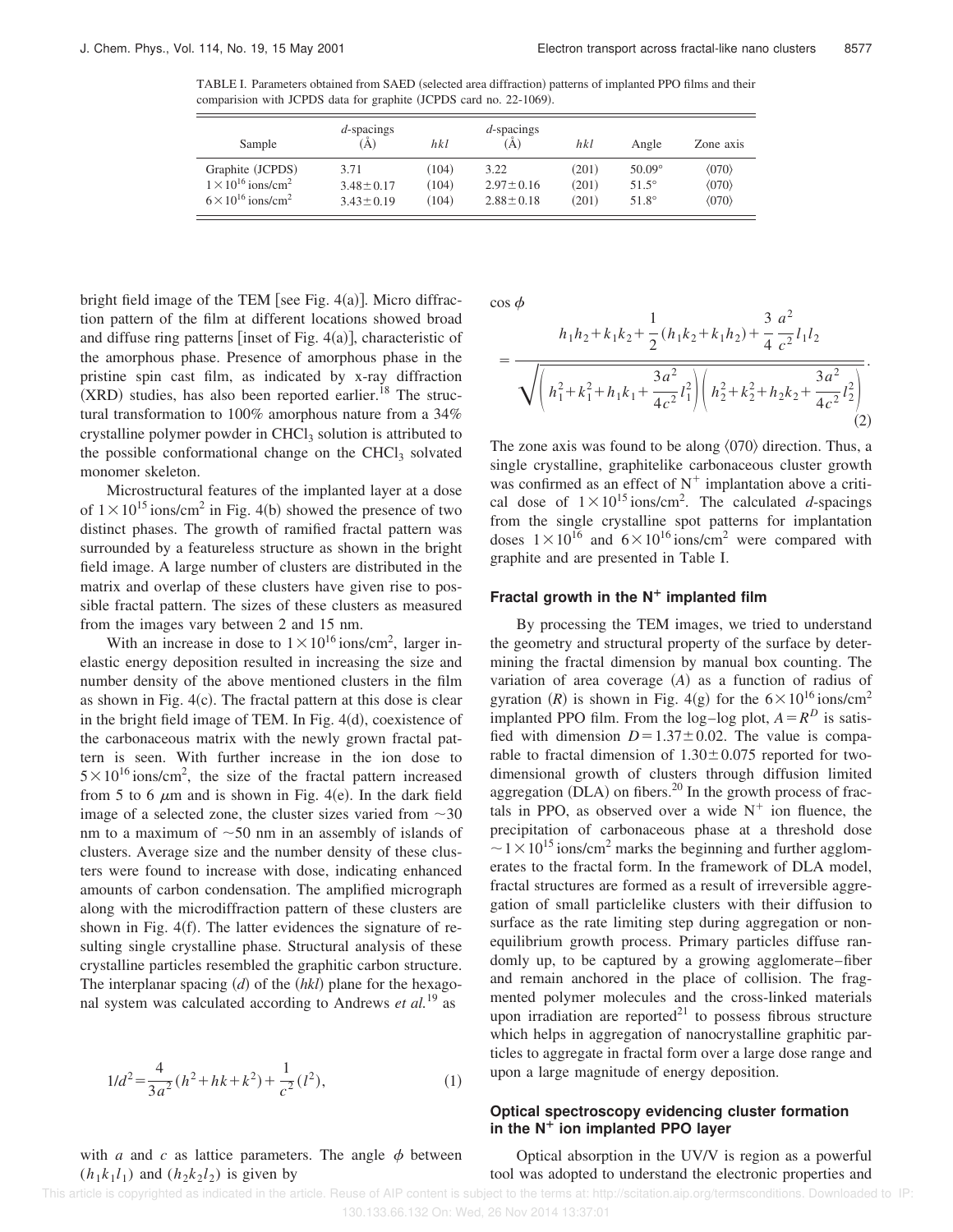

FIG. 5. (a) Absorption spectra of the (a) as-deposited and N<sup>+</sup> implanted PPO films with fluence (b)  $10^{14}$ , (c)  $10^{15}$ , (d)  $10^{16}$ , and (e)  $6 \times 10^{16}$  ions/cm<sup>2</sup>. Inset shows the disappearance of the 4.4 eV feature. (b) Determination of optical band gap( $E_g$ ) as a function of fluence in the N<sup>+</sup> implanted PPO film. (c) Variation of optical band gap and ring size with fluence in the  $N^+$  implanted PPO film. (d) Electronic states and spectra of carbon bonding configurations according to Ref. 13.

the optical band gap of the formed *a*-C:H in the implanted layer. The atomic and electronic structures are closely related in *a*-C:H<sup>22</sup> and of particular interest is the presence of  $\pi$ states and the effect of their disordering. Since these states are weakly bound, they lie close to the Fermi level  $E_F$  than the  $\sigma$  states, opening the highest occupied molecular orbital– lowest unoccupied molecular orbital (HOMO–LUMO) gap. The filled  $\pi$  states form the valence band and the empty  $\pi^*$ states, the conduction band; thus, controlling the size of the band gap.

The absorption spectra of the pristine and the  $N^+$  implanted samples at various doses are shown in Fig.  $5(a)$ . Three prominent features accompany the pristine film as reported by La Femina *et al.*<sup>23</sup> These transitions, dipole forbidden in benzene, are dipole allowed in the reduced symmetry of PPO. The peak at 4.4 eV derives from benzene  ${}^{1}A_{1g}$  $\rightarrow$ <sup>1</sup>B<sub>2*u*</sub> transition, the peak at 5.2 eV from the  $^{1}A_{1g} \rightarrow ^{1}B_{1u}$ 

transition and the large feature at 6.2 eV consists of benzene dipole allowed  ${}^{1}A_{1g} \rightarrow {}^{1}E_{1u}$  transition. Absorption falls rapidly in an exponential manner over the entire dose range due to transitions between localized states and band states (will be narrated in the next section) and the exponential dependence arises from the exponential density of state (DOS) distribution in the band structure of  $a$ -C:H.<sup>24</sup> The inset in Fig. 5(a) shows slow destruction of  ${}^{1}A_{1g} \rightarrow {}^{1}B_{2u}$  transition at 4.4 eV with increasing dose. At a minimum dose  $\sim 1 \times 10^{14}$ ions/cm<sup>2</sup>, all characteristic features disappear and the absorption coefficient increases with increasing dose and with shifting of the absorption edge to higher wavelengths. For aliphatic and linear polymers such as poly methyl methacrylate, the shift of the absorption edge to visible region was attributed to an enhancement in the conjugation length,<sup>25</sup> whereas, for aromatic polymers such as polystyrene,  $26.27$  condensation of aromatic rings into compact carbonaceous clusters was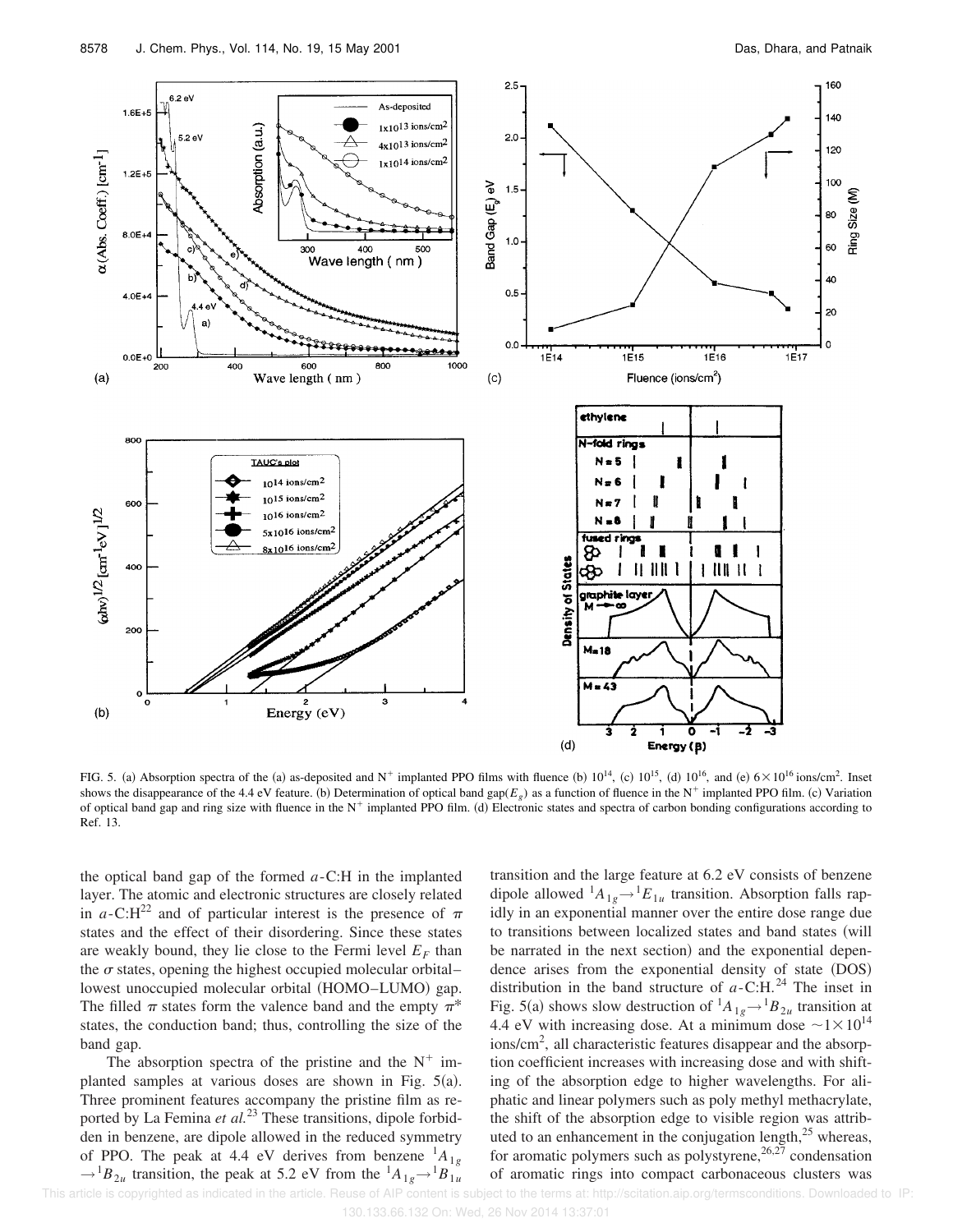

FIG. 6. (a) Variation of room temperature conductivity with  $N^+$  ion fluence in the PPO films. (b) Theoretical fit for the fluence dependence of conductivity for PPO films at 100 keV. (c) Theoretical fit for the fluence dependent cluster size distribution for PPO films at 100 keV.

stated as a possible explanation. The increased absorption can arise from an enhancement in the carrier concentration or because of the formation of metallic clusters at doses  $>$ 10<sup>15</sup> ions/cm<sup>2</sup>.

Tauc's formula was used to determine the optical band

gaps  $(E_g)$ , shown in Fig. 5(b) as a function of dose. An obvious and progressive decrease in the  $E<sub>g</sub>$  values from 2.12 to 0.45 eV over a dose range  $1 \times 10^{14}$  to  $1 \times 10^{17}$  ions/cm<sup>2</sup> is observed in Fig.  $5(c)$  with a saturation at higher doses. The effective optical gaps of the implanted films were used to characterize their short and medium range order. This issue has been reported in details by Robertson and O'Reilly<sup>28</sup> who showed that the optical gap can be correlated to the number, type and structural arrangement of carbon bonds. In the framework of Huckel approximation, they mapped the electronic structure of *a*-C:Hs with  $sp^2$  and  $sp^3$  sites into a network of  $\pi$ -states with minimum coupling between  $\sigma$  and  $\pi$  states and further into a series of independent clusters, while considering the adjacent interaction of the planar  $sp^2$ sites. Consequently, a correlation between the optical band gap  $E_g$  and *M*, the number of six membered rings constituting the  $sp<sup>2</sup>$  bonded fragments was brought as

$$
E_g = 2\beta / M^{1/2},\tag{3}
$$

with  $\beta$  as the nearest-neighbor interaction between the  $\pi$ orbitals of the six membered rings and was taken as a constant= $-2.9$  eV. Figure 5(c) depicts a progressive increase in the average size of the clusters as a function of dose. The cluster formation begins at a threshold dose  $\sim$  1 × 10<sup>15</sup> ions/cm<sup>2</sup> with *M* = 10 and increases further to as high as 140 at  $6 \times 10^{16}$  ions/cm<sup>2</sup>.

The graphitelike nature of the clusters were confirmed<sup>28</sup> by calculating the  $\pi$  binding energies and the electronic spectra of a wide range of possible structures along with graphite. In Fig.  $5(d)$ , the DOS of finite layers of fused benzene rings with number of rings  $M=18$  resembles that of graphite layer with  $M = \infty$  and with  $M = 43$ , the spectrum is smooth. Thus  $\pi$  bonding strongly favored aromatic rings over olefinic chains with a preference for clustering of the former to graphitic sheets. Hence, fused sixfold ring conformation was preferred for the  $N^+$  beam induced formation of clusters in the implanted PPO film.

## $N^+$  ion dose dependent conductivity in the implanted **layer**

In the previous sections, we reported the self organization of the implanted polymer layer into two distinct phases at and above a critical dose. The presence of band gap required the aromatic clusters/ $s p<sup>2</sup>$  domains not to percolate through the essentially planar layer of 53 nm, but remain as islands. The  $\sigma$  states with the two center bonds formed the backbone of the random network. We measured the dc conductivity of this layer as a function of dose and the profile is shown in Fig. 6. An increasing trend in conductivity with dose is observed with the maximum reaching  $\sim 10^{-2}$  S/cm at a dose  $8 \times 10^{16}$  ions/cm<sup>2</sup>.

The dc conductivity in PPO upon  $200 \text{ keVBr}^+$ , As<sup>+</sup>,  $Kr^{+}$ , and  $N^{+}$  implantation was explained<sup>7</sup> in terms of inter group transition probabilities within the damage blob with high local concentration of free radicals and the mechanism was associated with trap controlled hopping of the charge carriers. The mechanism also explained lagging of the percolation threshold dose for conductivity compared to the sharp onset of the free radical concentration, supported from

This article is copyrighted as indicated in the article. Reuse of AIP content is subject to the terms at: http://scitation.aip.org/termsconditions. Downloaded to IP: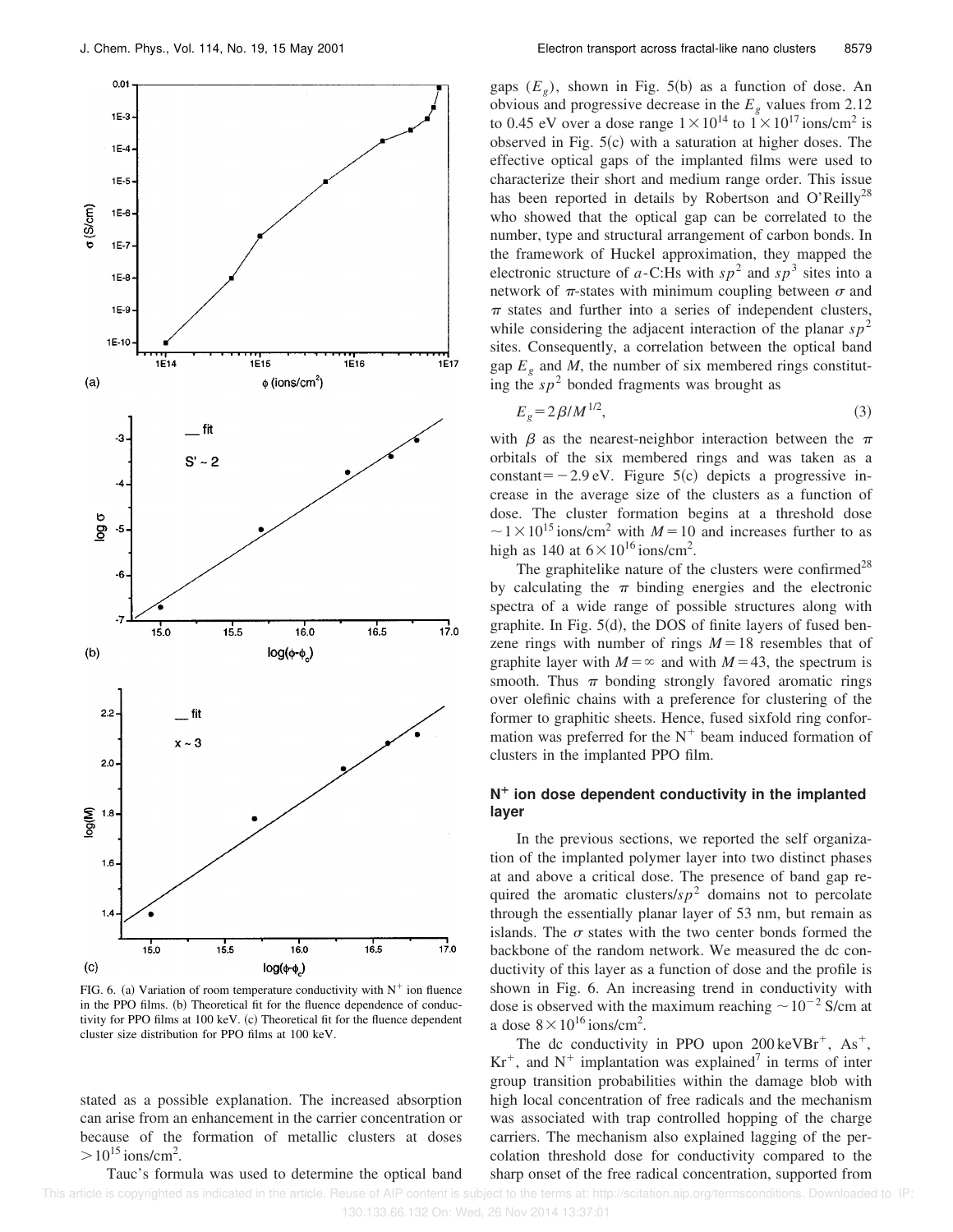

FIG. 7. (a) Schematic representation of the DOS in amorphous semiconductors showing the localized electronic states according to Ref. 29. (b) Potential wells representing localized states; disorder induced localization takes place when the disorder width ''*w*'' exceeds the band width ''*B*,'' according to Ref. 29.

the unpaired spin measurement. Wasserman<sup>7</sup> argued that at low dose range, the rate of radical creation is in dynamical equilibrium with the radical-vacancy recombination through the percolative delocalization of free radicals within the blob. In the intermediate dose range, the sharp transition from insulating to a trap controlled hopping mechanism was supported by the current transient measurements. Complying with the above, in our experiments, although the character-



FIG. 8. Least-square fitting of  $\ln \sigma T^{-1/2}$  against  $T^{-1/4}$  on the basis of 3D VRH process in the  $N^+$  implanted PPO film.

TABLE II. Parameters derived from Mott's equations for 3D VRH mechanism in the  $N^+$  ion implanted PPO film.

| Fluence (ions/cm <sup>2</sup> )                                    | $8 \times 10^{16}$                        | $7 \times 10^{16}$            | $6 \times 10^{16}$           |
|--------------------------------------------------------------------|-------------------------------------------|-------------------------------|------------------------------|
| $T_0$ (K)                                                          | $2.77 \times 10^6$<br>$4.5 \times 10^{3}$ | $7.57 \times 10^{5}$<br>99.5  | $1.0 \times 10^{4}$<br>25.0  |
| $\sigma_0$ (S/cm)<br>$N(E_F)$ (eV <sup>-1</sup> cm <sup>-3</sup> ) | $8.13 \times 10^{24}$                     | $4.75 \times 10^{18}$         | $8.6 \times 10^{16}$         |
| $\alpha$ (cm <sup>-1</sup> )                                       | $4.75 \times 10^8$                        | $5.56 \times 10^{6}$          | $1.6 \times 10^{5}$          |
| $R_0$ (cm) at 100 K<br>$\alpha R$                                  | $1.0 \times 10^{-8}$<br>14.75             | $1.16 \times 10^{-6}$<br>6.22 | $7.4 \times 10^{-6}$<br>1.18 |
| $W$ (eV)                                                           | 0.031                                     | 0.036                         | 0.007                        |

istic UV-VIS absorptions were completely lost at a dose  $1 \times 10^{14}$  ions/cm<sup>2</sup>, the onset of  $sp^2$  bonded cluster formation began at  $1 \times 10^{15}$  ions/cm<sup>2</sup> along with the associated conductivity, signifying insulator–semiconductor transition. Assuming the critical dose  $\phi_c$  to be  $1 \times 10^{14}$  ions/cm<sup>2</sup>, the fractal exponent  $S'$ , for conductivity in the experimental fluence range was calculated as

$$
\sigma \sim (\phi - \phi_c)^{-S'},\tag{4}
$$

with 
$$
S' = xv\tilde{s} = xv(d_f - d_w)
$$
, (5)

where  $''x''$  represents the critical exponent reflecting the relation between the cluster size distribution function and the implantation dose via

$$
p - p_c \sim (\phi - gf_c)^x \tag{6}
$$

with  $\lq\lq p\lq$  as the probability of site occupation by a free radical and *p<sup>c</sup>* , the critical occupation probability. The total cluster mass  $``N_F"$  was further correlated to  $(p - p_c)$  as,

$$
N_F \sim (p - p_c)^{-\nu d_l} \tag{7}
$$

with the chemical or spreading dimension of the damage region, assumed to be 2 in our case since the conductive layer is essentially planar  $(53 \text{ nm})$ , v is taken as  $1/2$  classically.  $N_F$  can thus be approximated as

$$
N_F \sim (\phi - \phi_c)^x. \tag{8}
$$

The fit to the experimental data in Fig.  $6(b)$  resulted *S'* to be  $\sim$ 2. With the cluster sizes obtained from FT-Raman and UV/VIS measurements, we have estimated the critical exponent *x* to be 2.5 from a plot of  $\log M$  (ring size) vs  $log(\phi - \phi_c)$ , as shown in Fig. 6(c).  $d_w$ , as the fractal dimension of the random walk of a charge carrier within the blob/ cluster was calculated to be  $1.37 \pm 0.02$  for a dose  $6 \times 10^{16}$  $\frac{1}{2}$  [Fig. 4(g)]. Thus, the back bone fractal exponent  $d_f$ was estimated to be  $\sim$ 3 according to Eq. (5).

#### **Temperature dependence of electron transport in the N¿ ion implanted PPO layer**

The implanted layer with a major amorphous phase as evidenced from the TEM images is envisaged as an amorphous semiconductor. Here, the concept of a forbidden gap with an energy equal to that for breaking covalent bonds between atoms has been accepted.<sup>29</sup> In these materials, the electronic states at the band edges are perturbed on going to the amorphous phase and the density of states is finite in the gap.<sup>30</sup> Figure 7(a) shows a schematic tailing of the states into the gap to a degree in which the bonding valence states and

 This article is copyrighted as indicated in the article. Reuse of AIP content is subject to the terms at: http://scitation.aip.org/termsconditions. Downloaded to IP: 130.133.66.132 On: Wed, 26 Nov 2014 13:37:01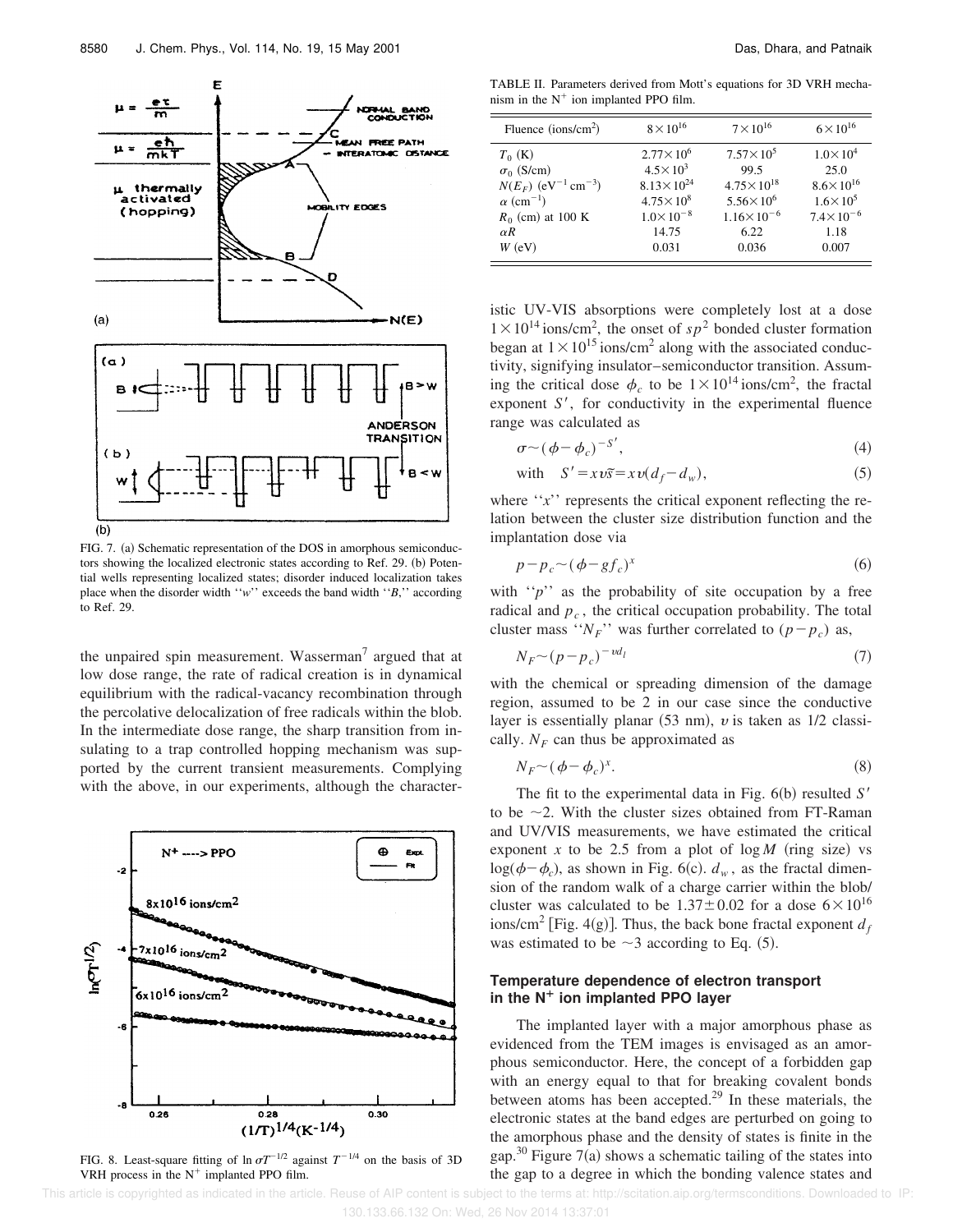the antibonding conduction states overlap near the center of the gap. Electronic states in these tails arise from structural defects and large variations in density and composition throughout the material, similar to the effect from an energetic ion–solid interaction. The levels are distributed over a sufficiently wide energy range  $V_0$ , to satisfy the criterion of localization $31$  according to

$$
V_0 > 10zI \exp(\alpha R),\tag{9}
$$

where, *z* is the coordination number, *I*, the overlapping integral, *R*, the mean separation between the centres and  $\alpha$  is a measure of the extent of wave functions on isolated centers.

The localized states extend at band extremities upto well defined energies *A* and *B* [Fig. 7(a)] with DOS equal to  $\sim$ 20% of that associated with the band. Because the states between *A* and *B* are localized, conduction occurs in this energy range only by thermally activated hopping. The mobility associated with this process is small and is given by,

$$
\mu = \frac{\left[ e \, v_{\rm ph} R^2 \exp(-2 \, \alpha R) \exp(-w/kT) \right]}{kT}.
$$
 (10)

 $v_{\rm ph}$  is the phonon frequency and *w* is a measure of the average activation energy required for hopping between localized (quantized) states as represented in Fig.  $7(b)$ . The potential wells representing the atomic sites vary with respect to the well depth as compared to a crystalline matrix. The band width *B* here is much less than the random potential *W*. In Fig. 7(a), near *A* and *B*, *w* is expected to be small and the tunneling factor  $e^{-2\alpha R}$  approaches 1, leading to a maximum mobility of typically  $\sim 0.1$  cm<sup>2</sup>/V.s.<sup>31</sup>

According to Mott's VRH formalism, there is no free motion of charge carriers when they are localized. Hence a predominant conduction proceeds via phonon-assisted hopping of charge carriers between the localized states, *A* and *B* at sufficiently low temperatures. The temperature dependent electrical conduction narrated by VRH takes the general form

$$
\sigma(T) = \sigma_n(T) \exp\left[-\left(\frac{T_n}{T}\right)^{1/n+1}\right],\tag{11}
$$

where  $\sigma_n$  and  $T_n$  are characteristic parameters, determined experimentally. The  $\sigma_n$  parameter is a weak function of temperature and thus the conduction process is governed by the exponential term. For VRH conduction, *n* stands for dimensionality (*n*=1,2,3) and  $\sigma_n$  is proportional to  $T^{-2/n+1}$ . The temperature dependent conductivity in the temperature range 80–280 K and for doses of  $6 \times 10^{16}$  to  $8 \times 10^{16}$  ions/cm<sup>2</sup>, as observed by the present authors, seems to follow a dominant 3D VRH mechanism as evident from Fig. 8. It is worth mentioning here that over a low-temperature range of 80–280 K, the samples associated with a dose  $\leq 6 \times 10^{16}$  ions/cm<sup>2</sup> imparted a very high resistance resulting in poor ohmic contact. Thus, a 3D VRH hopping conduction governed by interaction of charge carriers with the phonons of the fractal network of the conductive clusters was concluded and the associated parameters listed in Table II were calculated as

 $\sigma_0 = 3e^2v_{\rm ph}\left[\frac{N(E_F)}{8\pi\alpha k}\right]$ 

 $\frac{K-F}{8\pi\alpha k}$ 

1/2

$$
T_0 = \frac{\lambda \alpha^3}{kN(E_F)},\tag{13}
$$

$$
R = \left[\frac{9}{8\pi k \alpha TN(E_F)}\right]^{1/4},\tag{14}
$$

$$
w = \frac{3}{4\pi R^3 / N(E_F)}.
$$
\n(15)

 $N(E_F)$  is the density of states near the Fermi level,  $\lambda$  is a dimensionless constant,  $v_{\text{ph}}$  is the frequency factor ( $\sim$ 3)  $\times 10^{12}$  H<sub>z</sub>) and *R* is the hopping distance. It is seen that  $T_0$  as a measure of disorder, complies with the reported value of  $10^5 - 10^7$  K.<sup>32</sup>  $\alpha R$ , representing the degree of localization of charge carriers in the trap states decreases from 14.75 to 1.18 with fluence, implying a consistency with the VRH requirement of  $\alpha R \ge 1$ . The  $N(E_F)$  values varying from  $10^{24}$  to  $10^{16}$  eV.cm<sup>-3</sup> over the dose range are also consistent with the reported value of  $\sim 10^{18} \text{ eV.cm}^{-3}$  in *a*-C:H with  $\alpha$  as 12 A°. The determination of backbone fractal exponent as three possibly serves as a definitive proof for the dimensionality of the medium where the charge transport occurs.

## **CONCLUSION**

The N<sup>+</sup> ion–beam induced evolution of a  $\sim$ 50 nm PPO polymer layer was investigated with respect to its chemical and electronic structures along with its fractal geometry. The implanted layer resembled the *a*-C:H structure with a network consisting of independent clusters of  $sp<sup>2</sup>$  bonded carbon atoms and an  $sp^3$  carbon configuration with H bonded to it. The microcrystalline clusters were investigated to be fused hexagonal and polynuclear aromatic rings in a graphitelike phase, with cluster sizes varying between 2 and 50 nm, whose size and number density depended on the ion fluence. The fluence dependent conductivity was found to be associated with a fractal exponent 2 over the fluence range along with a backbone fractal exponent of 3. Electron transport from temperature dependent conductivity measurements in the temperature range 80–280 K was explained in terms of trap controlled hopping of charge carriers between localized states in a defect band in the mobility gap.

- <sup>1</sup>Y. Q. Wang and R. E. Giedd, Nucl. Instrum. Methods Phys. Res. B **79**, 659 (1993).
- <sup>2</sup>T. Venkatesan, S. R. Forrest, M. L. Kaplan, C. A. Murray, P. H. Schmidt, and B. J. Wilkens, J. Appl. Phys. 56, 2778 (1983).
- <sup>3</sup>O. Yu. Posudievsky, Radiat. Eff. Defects Solids 137, 119 (1995).
- <sup>4</sup>D. Fink, K. Ibel, P. Goppelt, J. P. Biersack, L. Wang, and M. Behar, Nucl. Instrum. Methods Phys. Res. B 46, 342 (1990).
- <sup>5</sup> J. C. Sanchez-Lopez and A. Fernandez, Acta Mater. 48, 3761 (2000).
- <sup>6</sup>R. Kopelman, L. A. Harmon, E. I. Newhouse, S. J. Parus, and J. Prasad, ''*MRS Symposium on Fractal Aspects of Materials*'' (Boston, 1985) (unpublished).
- <sup>7</sup>B. Wasserman, Phys. Rev. B 34, 1926 (1986).
- <sup>8</sup> A. Das, S. Dhara, and A. Patnaik, Phys. Rev. B **59**, 11069 (1999).
- <sup>9</sup>H. E. Stanley, J. Stat. Phys. 36, 843 (1984).
- <sup>10</sup> B. H. Stuart, Spectrochim. Acta, Part A **53**, 107 (1997).
- <sup>11</sup> J. P. Biersack and L. G. Haggmark, Nucl. Instrum. Methods **174**, 257  $(1980).$
- <sup>12</sup> J. L. Lindhard, M. Scharff, and H. E. Shiott, Mat. Fys. Medd. K. Dan. Vidensk. Selsk. 33, 14 (1963).
- <sup>13</sup> J. Robertson, Adv. Phys. **35**, 317 (1986).

 $(12)$